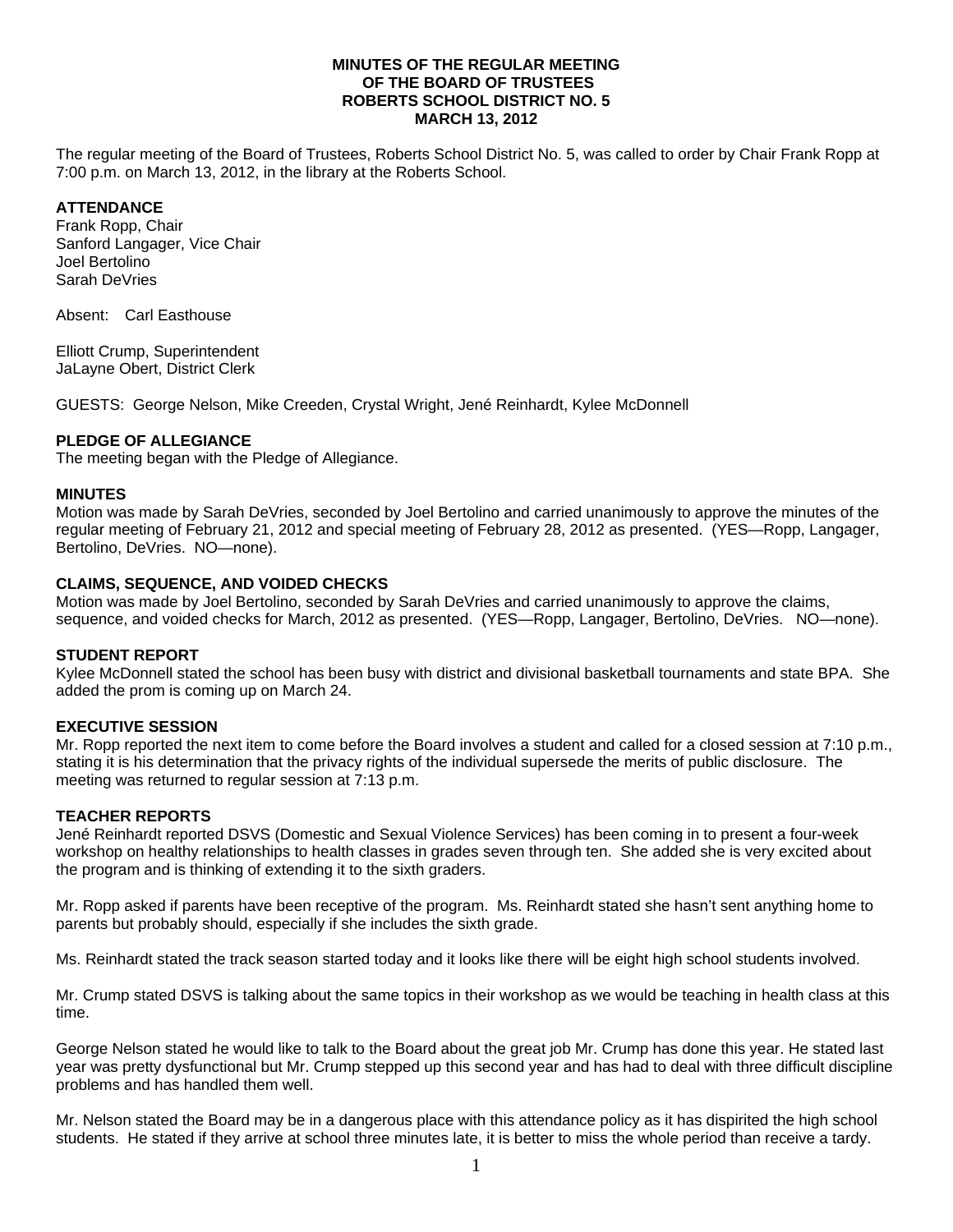He added they don't feel trusted or respected and it is unfair to Mr. Crump to put the blame on him. He stated everywhere he goes with the students, he is told how well behaved they are.

Mr. Crump stated at the Shrine, we are definitely their favorites.

Mrs. Wright stated that was also true with the ski program.

Mr. Langager stated the students' behavior is a reflection of the teaching they've received.

Mr. Nelson stated he feels we're headed in the right direction. Mrs. Wright stated the teamwork is great.

Crystal Wright stated she was going to show the Board how she uses the Promethean Board in her classroom but that won't be possible with the power outage She stated she has fifteen students in her room, three in first grade and twelve in kindergarten. She stated the kindergarteners know over 33 sight words, are reading decodable books and in math are picking up a lot of what the first graders are doing.

Mrs. Wright stated the first graders are all above level for reading and are working on graphing in math.

Mrs. Wright stated kindergarten roundup is coming up in April and she is curious to see how many will be there. She added Mrs. Hogan is an incredible aide.

Mr. Ropp asked if Mrs. Wright has any thoughts about class configurations for next year. Mrs. Wright stated that depends on the enrollment in each class.

## **NEW BUSINESS**

TRUSTEE RESOLUTION TO CALL FOR ELECTION – Motion was made by Sanford Langager, seconded by Joel Bertolino and carried unanimously to approve the attached resolution calling for the school election on May 8, 2012. (YES—Ropp, Langager, Bertolino, DeVries. NO—none).

BUDGET – Mr. Crump stated information received from the Office of Public Instruction shows the general fund budget for the district will be reduced by about \$24,000 to \$1,007,811.14. He stated there has been discussion of adding a teacher at the elementary level next year and there needs to be a discussion of how to accommodate the reduction in the budget while giving teachers a step and possibly adding a position.

Mr. Ropp stated time is of the essence and called for a special board meeting on March 27 at 6:00 p.m. to discuss the budget.

BOARD TRAINING REQUEST – Mr. Crump stated there was a request for training for the Board on how IEP's are written. He stated he arranged for Stephanie Zickafoose from the special education cooperative to present that training at the April board meeting.

CLERK EVALUATION – Mrs. Obert distributed forms for evaluation of the Business Manager/Clerk.

Mr. Ropp asked trustees to complete the forms and return them to him at the March 27 meeting.

TRAINING REQUEST – Mrs. Obert asked to attend the MASBO regional meeting in Laurel at the end of the month.

Motion was made by Sanford Langager, seconded by Sarah DeVries and carried unanimously to approve Mrs. Obert's request to attend a regional meeting in Laurel. (YES—Ropp, Langager, Bertolino, DeVries. NO—none).

## **OLD BUSINESS**

FOOTBALL CO-OP—Mr. Crump stated he tried to get a copy of the original football co-op agreement from Fromberg but they are still working through their problems so he ended up retyping the agreement. He asked the Board to think about a mascot, paying coaches, travel costs, and location of playoff games.

Mr. Nelson stated we may have to consider a co-op program at the junior high level.

Mike Creeden stated the board in Fromberg is discussing that option.

## **SUPERINTENDENT REPORT**

SUPERINTENDENT SCHEDULE – Mr. Crump stated Prom is on March 24 at the Depot.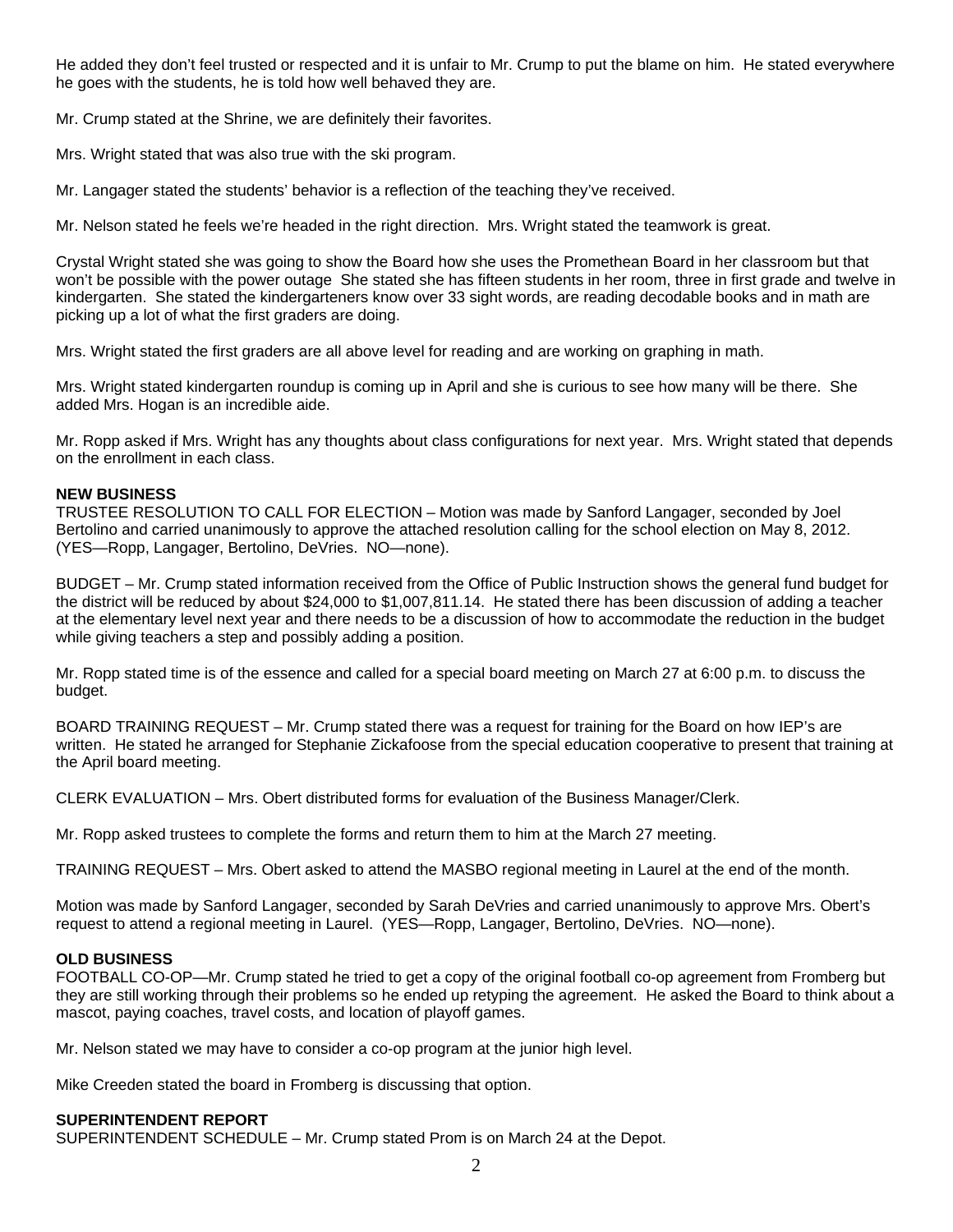PROGRAM UPDATES – Mr. Crump reported CRT testing continues this month with the math and science portions. He stated the reading part of the testing has been completed. He added the results of the MAPS test should be back next week.

Mr. Crump stated during teacher negotiations we need to discuss how teachers can use their banked sick leave. He stated 99% of the staff save some of their discretionary days in case they get sick but others have used all their days and want to use the banked sick leave.

Mr. Crump stated he is requiring a doctor's note to allow an employee to use sick leave from the bank. He asked that the Board discuss it at the next meeting.

Mr. Ropp stated the superintendent rehire also needs to be on the next agenda.

PARENT-TEACHER CONFERENCES – Mr. Crump stated parent-teacher conferences are scheduled for March 15 and members of student council will be available to assist parents on accessing their children's grades and the school website.

#### **OLD BUSINESS (continued)**

REQUEST FOR RESOLVE OF CONCERN – Mr. Ropp called for a closed session at 8:50 p.m. stating the next item of business concerns an individual and it is his determination that the privacy rights of the individual supersede the merits of public disclosure. He returned the meeting to regular session at 9:35 p.m.

\_\_\_\_\_\_\_\_\_\_\_\_\_\_\_\_\_\_\_\_\_\_\_\_\_\_\_\_\_\_\_\_\_\_\_\_\_\_\_ \_\_\_\_\_\_\_\_\_\_\_\_\_\_\_\_\_\_\_\_\_\_\_\_\_\_\_\_\_\_\_\_\_\_\_\_\_\_

#### **ADJOURNMENT**

Mr. Ropp adjourned the meeting at 9:36 p.m.

Board Chair **District Clerk**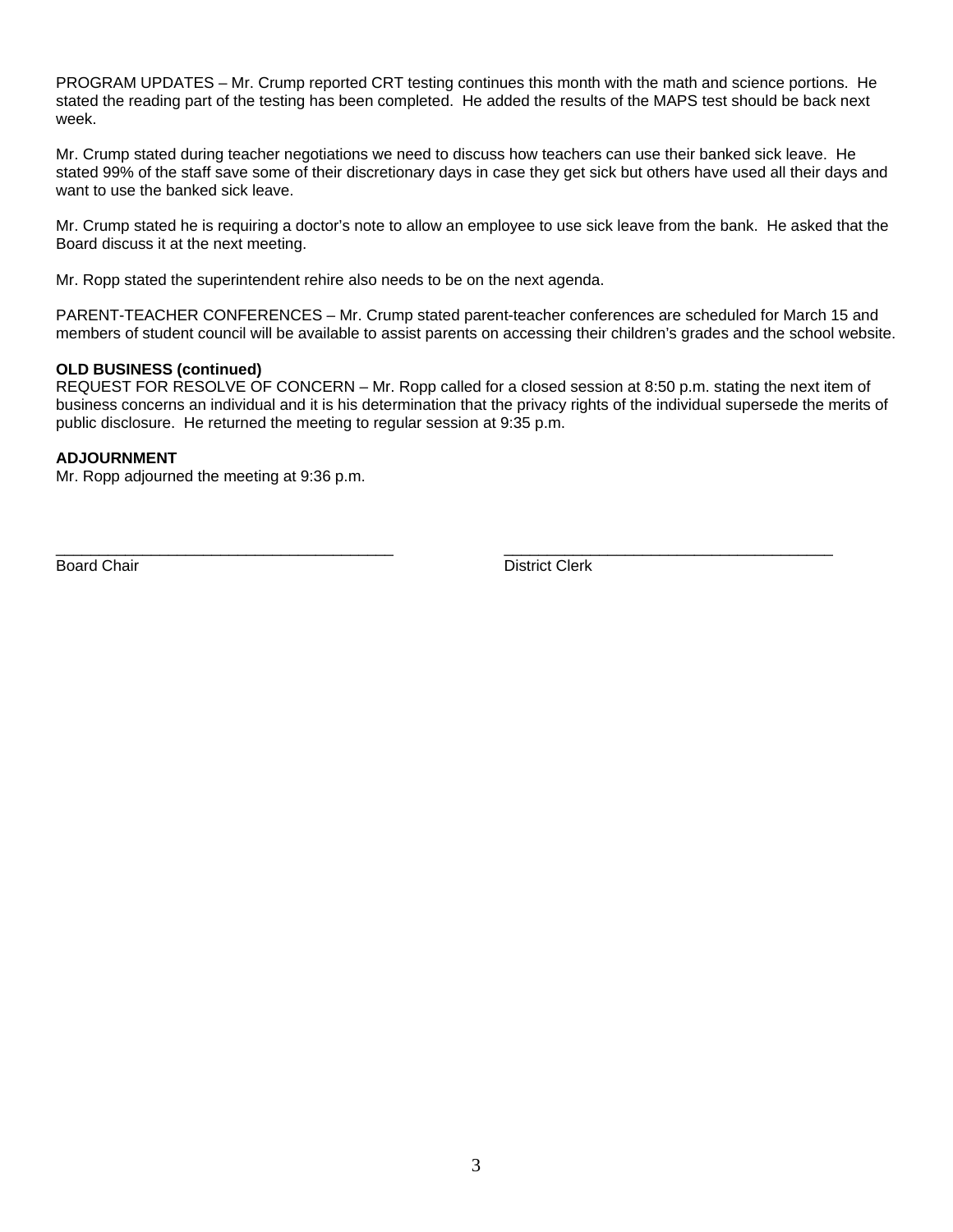# **TRUSTEE RESOLUTION CALLING FOR AN ELECTION**

BE IT RESOLVED, the Board of Trustees for Roberts School District No. 5, Carbon County, State of Montana, will hold the Annual Regular School Election on Tuesday, the 8th day of May, 2012, which date is not less than forty (40) days after the passage of this resolution.

The polls will be open from 12:00 noon until 8:00 p.m.

The purpose of the election is to elect two (2) trustees for three-year terms and one (1) trustee for a one-year term. Approval of additional levies to operate and maintain the Roberts School(s) for the 2012-2013 school year will also be requested. If it is later determined that any portion of the election is not required, the Board of Trustees authorizes JaLayne Obert, election administrator, to cancel that portion of the election in accordance with 13-1-304 and 20-3-313, MCA.

Three electors of this district who are qualified to vote at such election are hereby appointed to act as judges at the election at each voting place as follows:

| <b>Name</b>          | <b>Address</b>                     | <b>Voting Place</b>      |
|----------------------|------------------------------------|--------------------------|
| <b>Barbara Stark</b> | PO Box 2075<br>Roberts MT 59070    | <b>Roberts Fire Hall</b> |
| <b>Connie Bell</b>   | HC48, Box 1060<br>Roberts MT 59070 | <b>Roberts Fire Hall</b> |
| Jane Zumbrun         | Route 2<br>Roberts MT 59070        | <b>Roberts Fire Hall</b> |

BE IT FURTHER RESOLVED, that the clerk of this school district is hereby directed to notify the above named election judges of their appointment and to notify the county election administrator of the date of holding said election, and request him/her to close registration and to prepare and furnish election materials as required by law. If any of these judges should not be able to serve, the election administrator will choose a replacement from certified judges.

No further proceedings were conducted relating to the election.

Print Name of Board Chair **Development Chair Signature of Board Chair** Signature of Board Chair

\_\_\_\_\_\_\_\_\_\_\_\_\_\_\_\_\_\_\_\_\_\_\_\_\_\_\_\_\_\_\_\_\_\_\_\_\_\_\_\_\_\_ \_\_\_\_\_\_\_\_\_\_\_\_\_\_\_\_\_\_\_\_\_\_\_\_\_\_\_\_\_\_\_\_\_\_\_\_\_\_\_\_\_ Print Name of District Clerk Signature of District Clerk

DATED this 13th day of March, 2012.

20-20-201 and 13-19-202, MCA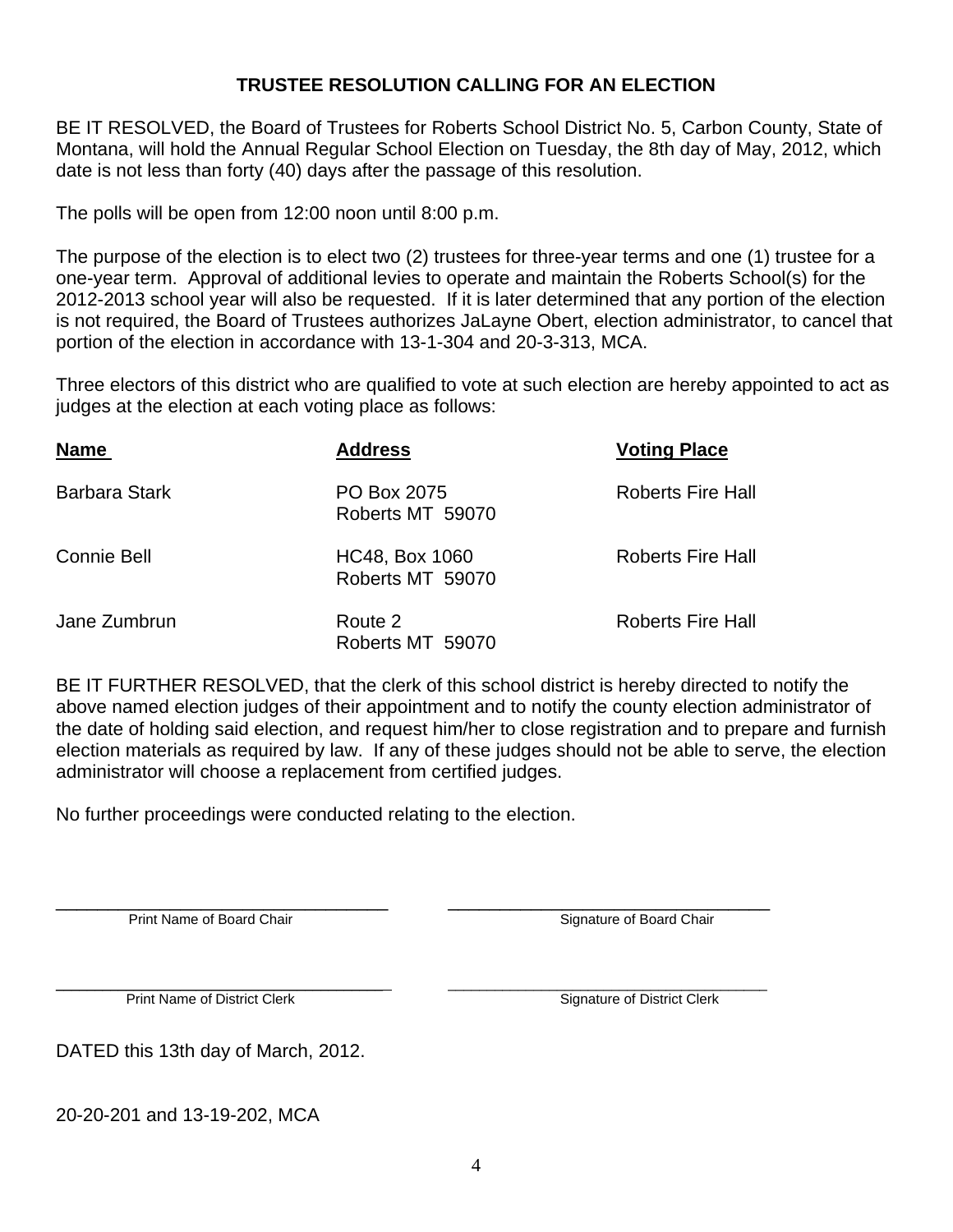## **MINUTES OF THE SPECIAL MEETING OF THE BOARD OF TRUSTEES ROBERTS SCHOOL DISTRICT NO. 5 MARCH 27, 2012**

The special meeting of the Board of Trustees, Roberts School District No. 5, was called to order by Chair Frank Ropp at 6:02 p.m. on March 27, 2012, in the library at the Roberts School.

## **ATTENDANCE**

Frank Ropp, Chair Sanford Langager, Vice Chair Joel Bertolino Sarah DeVries Carl Easthouse

Elliott Crump, Superintendent JaLayne Obert, Business Manager/Clerk

## **PLEDGE OF ALLEGIANCE**

The meeting started with recitation of the Pledge of Allegiance.

## **REQUEST TO DISPLAY FIREARMS**

Mr. Crump stated he received a request from a student to display a German World War II weapon in history class. He stated the weapon is non-functioning and would be in his office except for viewing during the class.

Mr. Langager stated he received a complaint about how this was listed on the agenda.

Mr. Crump stated perhaps he should have listed it as a military artifact.

Motion was made by Carl Easthouse, seconded by Sanford Langager and carried unanimously to allow the viewing of the non-functioning World War II rifle in history class at the junior class level. (YES—Ropp, Langager, Bertolino, DeVries, Easthouse. NO—none).

## **PERSONNEL**

Mr. Crump stated he received a letter of resignation from Brian Kessner from his janitorial/maintenance position and recommended the Board accept it and open the janitorial portion of the position immediately.

Mr. Langager stated Mr. Kessner did both janitorial and maintenance and asked how the position would be advertised.

Mr. Crump stated his goal at the moment is to hire someone for cleaning. He stated we can then put out the maintenance as an on-call position later.

Motion was made by Joel Bertolino, seconded by Sarah DeVries and carried unanimously to accept the letter of resignation from Brian Kessner. (YES—Ropp, Langager, Bertolino, DeVries, Easthouse. NO—none).

## **BUDGET REVIEW**

Mr. Crump stated we know our budget for next year is going to be reduced by about \$24,000. He stated for the Board's consideration, information has been prepared on how much taxes would be increased with a mill levy of \$10,000, \$20,000, and \$30,000.

Following discussion by the Board, it was determined a decision would be made at the April 10, 2012 meeting.

## **SUPERINTENDENT REHIRE**

Mr. Ropp stated the Board needs to make a decision on rehiring the superintendent for next year.

Motion was made by Joel Bertolino, seconded by Sarah DeVries and carried unanimously to rehire Elliott Crump as superintendent for the 2012-2013 school year. (YES—Ropp, Langager, Bertolino, DeVries, Easthouse. NO—none).

Mr. Langager stated there are some areas in which he feels there needs to be improvement, such as teacher supervision.